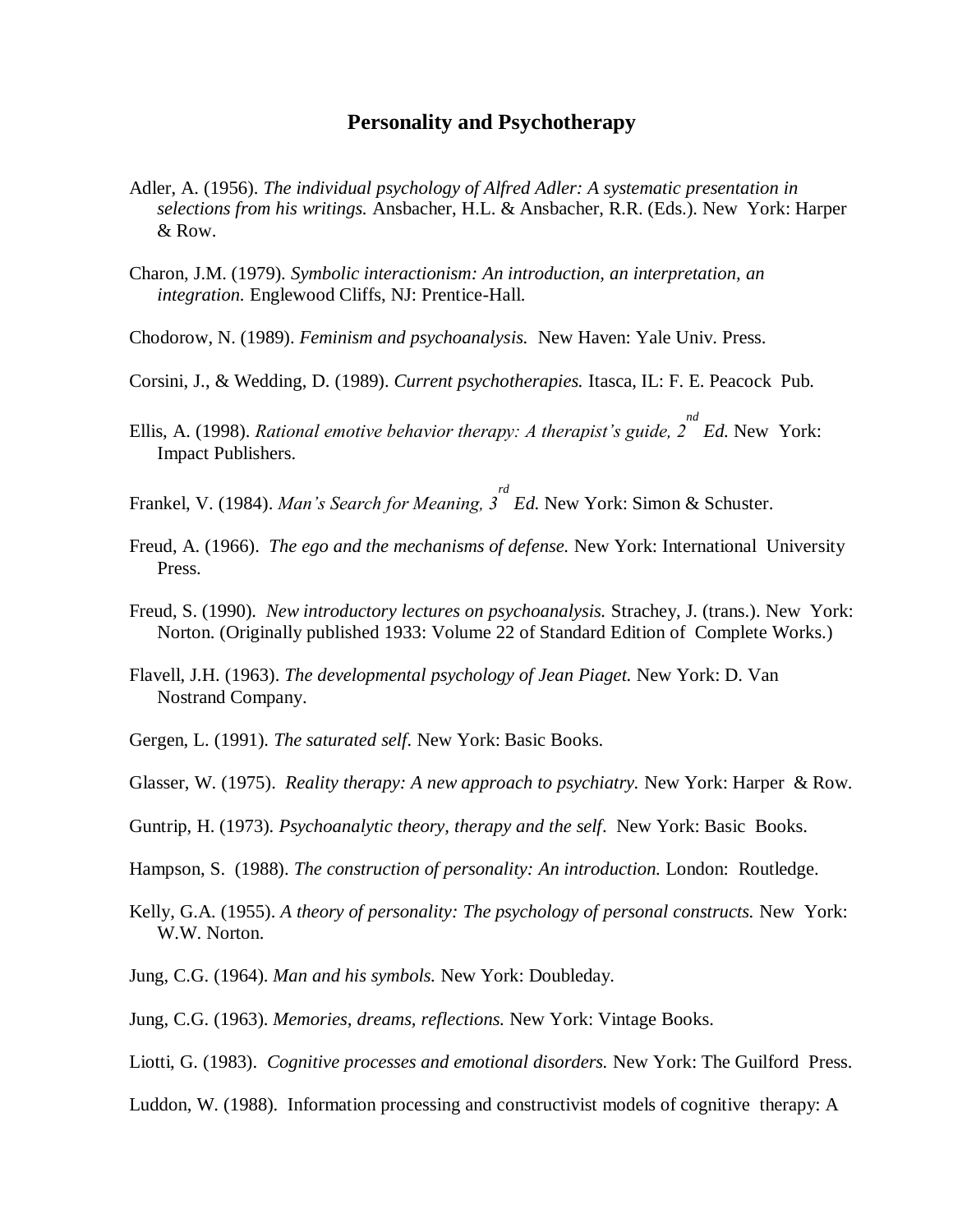philosophical divergence. *The Journal of Mind and Behavior*, 9 (7), 137-165.

- Mahoney, M. (1991). *Human change processes: The scientific foundation of psychotherapy.*  New York: Basic Books.
- Maslow, A. (1968). *Toward a psychology of being.* New York: Van Nostrand Reinhold.
- Maslow, A. (1971). *The farther reaches of human nature.* New York: Penguin.
- May, R. (Ed.). (1961). *On becoming a persona: A therapist's view of psychotherapy.* Boston: Houghton Mifflin.
- May, R. (1967). *Existential psychology.* New York: Random House.
- Meichenbaum, D. (1976). Cognitive-behavior modification*.* In J.J. Spence, J.W. Carson,. & J.W. Thibault (Eds.), *Behavioral approaches to therapy.* New Jersey: General Teaching Press, 275-292.
- Menninger, K. A. (1966). *Man against himself.* San Diego: Harcourt Brace Jovanovich.
- Miller, J.B. (1977). *Towards a new psychology of women.* Boston: Beacon Press.
- Miller, J.B., & Stiver, I.P. (1997). *The healing connection.* Boston: Beacon Press.
- Mischel, W. (1989). Personality and cognition: Something borrowed something new.In N. Cantor & J.F. Kihistromieds *Personality cognition and social interaction*. Hillsdale: Erlbaum
- Okin, B. (1990). *Seeking connections in psychotherapy.* San Francisco: Jossey-Bass Pub.
- Perls, F. S. (1969). *Ego, hunger, and aggression.* New York: Vintage Books.
- Perls, F. (1981). *The Gestalt approach and eyewitness to therapy.* New York: Bantam.
- Perls, F., Hefferine, R., & Goodwin, P. (1951). *Gestalt therapy.* New York: Penguin.
- Polster, E., & Polster, M. (1974). *Gestalt therapy integrated.* New York: Vintage Books.
- Rogers, C. (1961). *On becoming a person.* Boston: Houghton-Mifflin.
- Rychlak, J. (1973). *Introduction to personality and psychotherapy.* Boston: Houghton Mifflin.
- Skinner, B.F. (1972). *Beyond freedom and dignity.* New York: Bantam Books.
- St. Clair, M. (1986). *Object relations and self psychology: An introduction.* Monterey: Brooks/Cole Pub. Co.